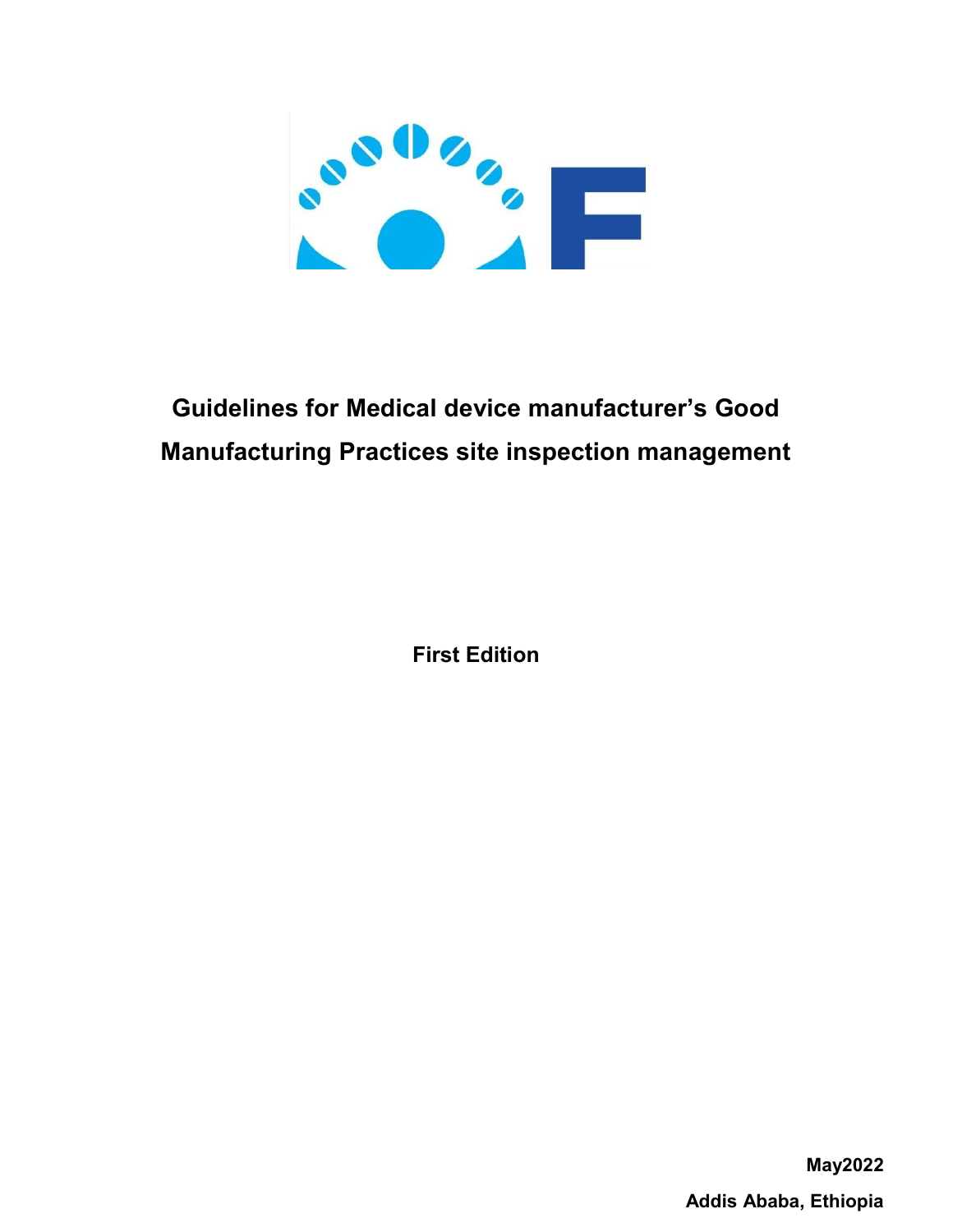## Contents

| 1              |     |       |  |                                                                                        |  |  |
|----------------|-----|-------|--|----------------------------------------------------------------------------------------|--|--|
| 2              |     |       |  |                                                                                        |  |  |
| 3              |     |       |  |                                                                                        |  |  |
| 4              |     |       |  |                                                                                        |  |  |
| 5              |     |       |  |                                                                                        |  |  |
|                | 5.1 |       |  |                                                                                        |  |  |
|                | 5.2 |       |  |                                                                                        |  |  |
|                | 5.3 |       |  |                                                                                        |  |  |
|                | 5.4 |       |  |                                                                                        |  |  |
|                | 5.5 |       |  |                                                                                        |  |  |
|                | 5.6 |       |  |                                                                                        |  |  |
| 6              |     |       |  |                                                                                        |  |  |
|                | 6.1 |       |  |                                                                                        |  |  |
|                | 6.2 |       |  |                                                                                        |  |  |
| $\overline{7}$ |     |       |  |                                                                                        |  |  |
|                | 7.1 |       |  |                                                                                        |  |  |
|                | 7.2 |       |  |                                                                                        |  |  |
|                | 7.3 |       |  |                                                                                        |  |  |
|                | 7.4 |       |  |                                                                                        |  |  |
|                | 7.5 |       |  |                                                                                        |  |  |
|                | 7.6 |       |  |                                                                                        |  |  |
|                | 7.7 |       |  | Role of Director General and Deputy Director General in Coordinating of Activities  18 |  |  |
| 8              |     |       |  |                                                                                        |  |  |
|                | 8.1 |       |  |                                                                                        |  |  |
|                |     | 8.1.1 |  |                                                                                        |  |  |
|                |     | 8.1.2 |  |                                                                                        |  |  |
|                | 8.2 |       |  |                                                                                        |  |  |
|                |     | 8.2.1 |  |                                                                                        |  |  |
|                |     | 8.2.2 |  |                                                                                        |  |  |
| 9              |     |       |  |                                                                                        |  |  |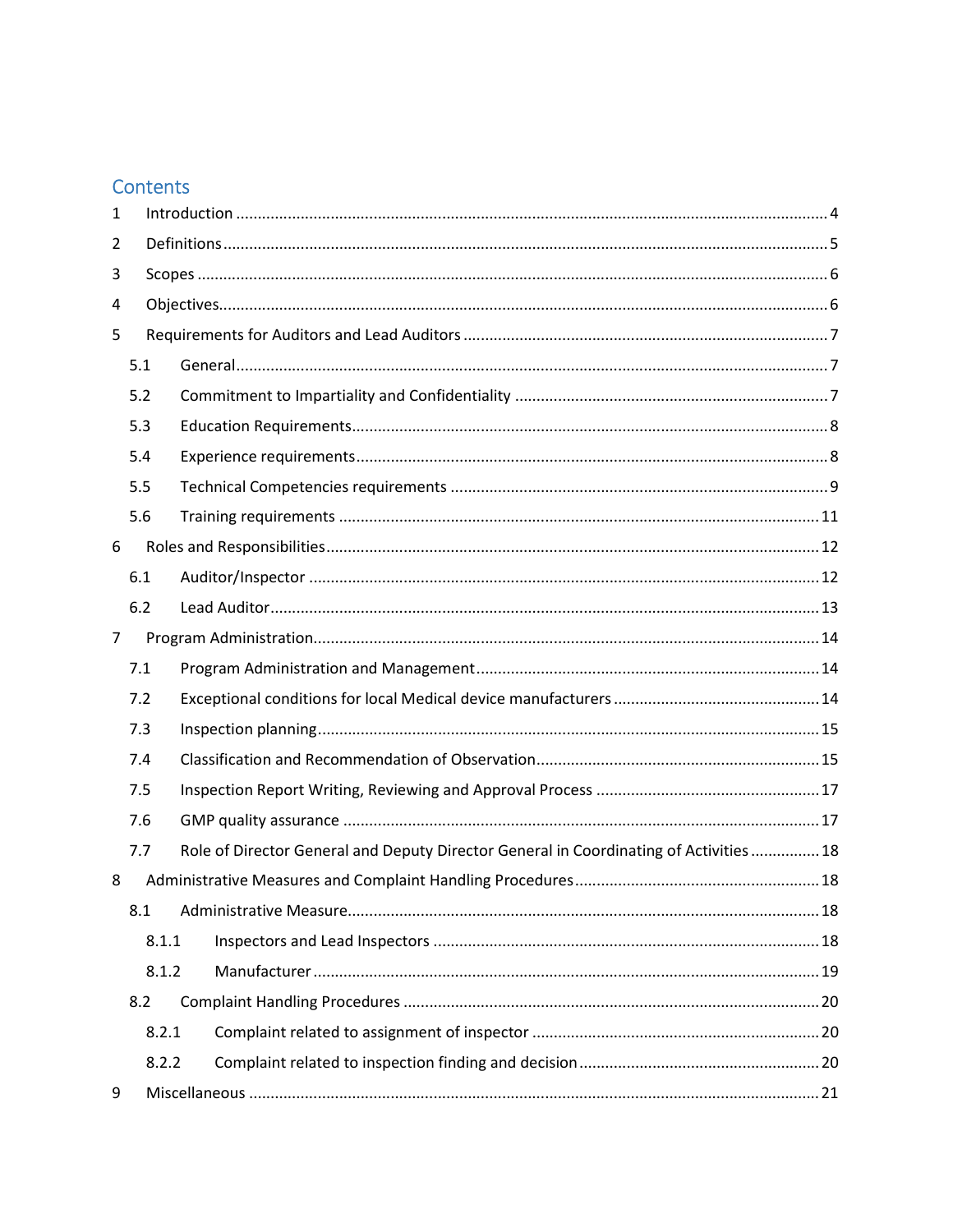| 10 |  |
|----|--|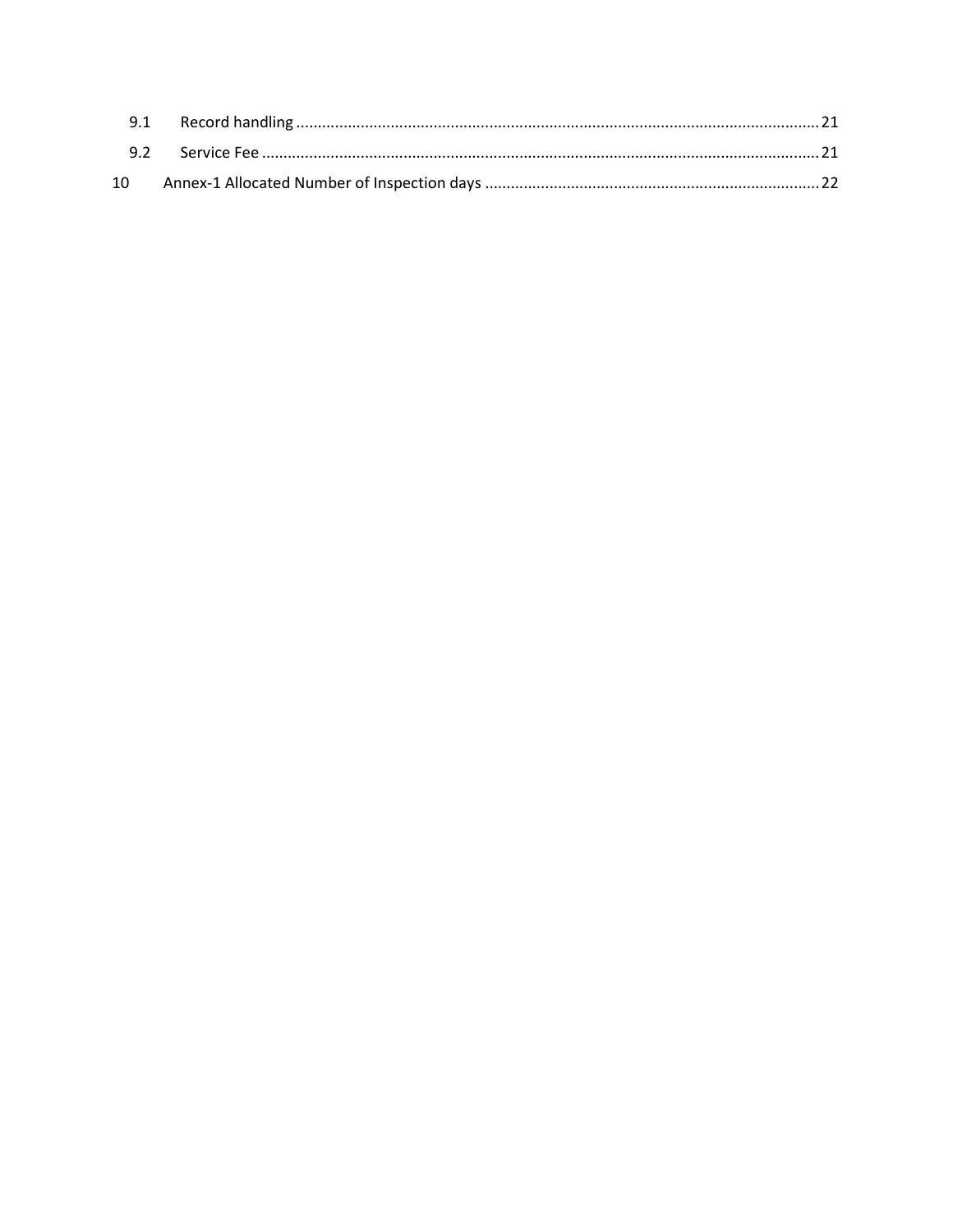#### 1 Introduction

EFDA is mandated by Food and Medicine Administration proclamation 1112/2019 to regulate medical products including medical devices among others. Medical device is one of the crucial medical products used in the healthcare system. Failure of these products leads to failure in healthcare delivery service and loss of life. To regulate medical devices, the authority requires all the five conformity assessment elementsalso being employed internationally one of which is the manufacturer's compliance of the mandatory Quality management System. In this document, these two terms (Quality management system and Good manufacturing practice) are used interchangeably. Article 20 sub-article 4 of the FMA proclamation 1112/2019 requires medical device manufacturers to comply with the Good manufacturing practiceto register their products with the Authority. Following this requirement set by the proclamation; the Authority has developed and approved the Guideline for Medical device Good manufacturing practice to carry out the manufacturing site inspection as part of its premarket as well as onmarket conformity assessment.

As the inspection of medical device manufacturers for its compliance with the GMP/QMS for the regulatory decision requires commitment, appropriate/relevantprerequisite education, competence (foundational, functional and technical), training, and experience, it is important to set requirements which will help in assigning experts as auditor/inspector, lead auditor/lead inspector.

Therefore, this guideline is prepared to specify the required minimum competencies of the inspectors and requirements for of ethical integrity, complaint handling and the quality assurance mechanism of the inspection of medical device manufacturer's GMP.

In addition, theresponsibilities of inspectors, lead inspectors as well as the need for the inspection planningand their findings reporting procedures are provided in this guideline.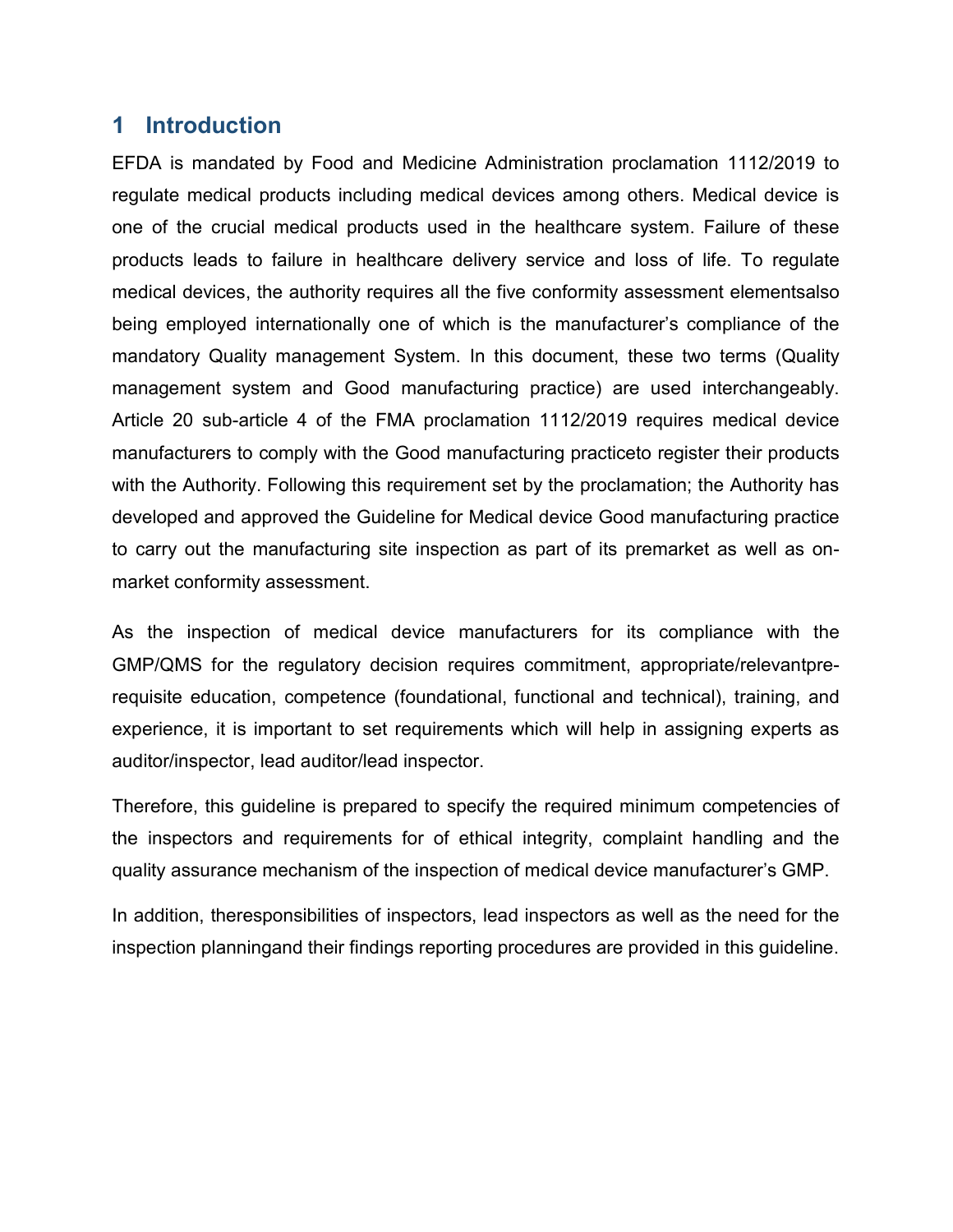## 2 Definitions

Quality Management System- means a structured system of procedures and processes covering all aspects of design, manufacturing, supplier management, risk management, complaint handling, clinical data, packaging, labeling, storage, distribution Recall procedures, Good Practices in Quality Control Laboratory and servicing. It ensures that medical devices or medical device services produced by a company consistently meet their predetermined intended use and specification. It is interchangeably used with Good manufacturing practice in this document.

**Inspection or audit-** meansa systematic and independent examination to determine whether quality activities and related results comply with planned arrangements and whether these arrangements are implemented effectively and are suitable to achieve objectives.

**Inspector or auditor-** means a person with relevant qualifications and competence to perform audits or specified partsof such audits and who belongs to, or is authorized by the Authority.

**Lead Inspector/Auditor-** means an auditor or inspector designated to manage an audit (also known as an audit team leader).

Non-conformity- means the non-fulfillment of specified requirements within the planned arrangements.Other terms may be used to mean the same as nonconformity (e.g. 'non-compliance','deficiency').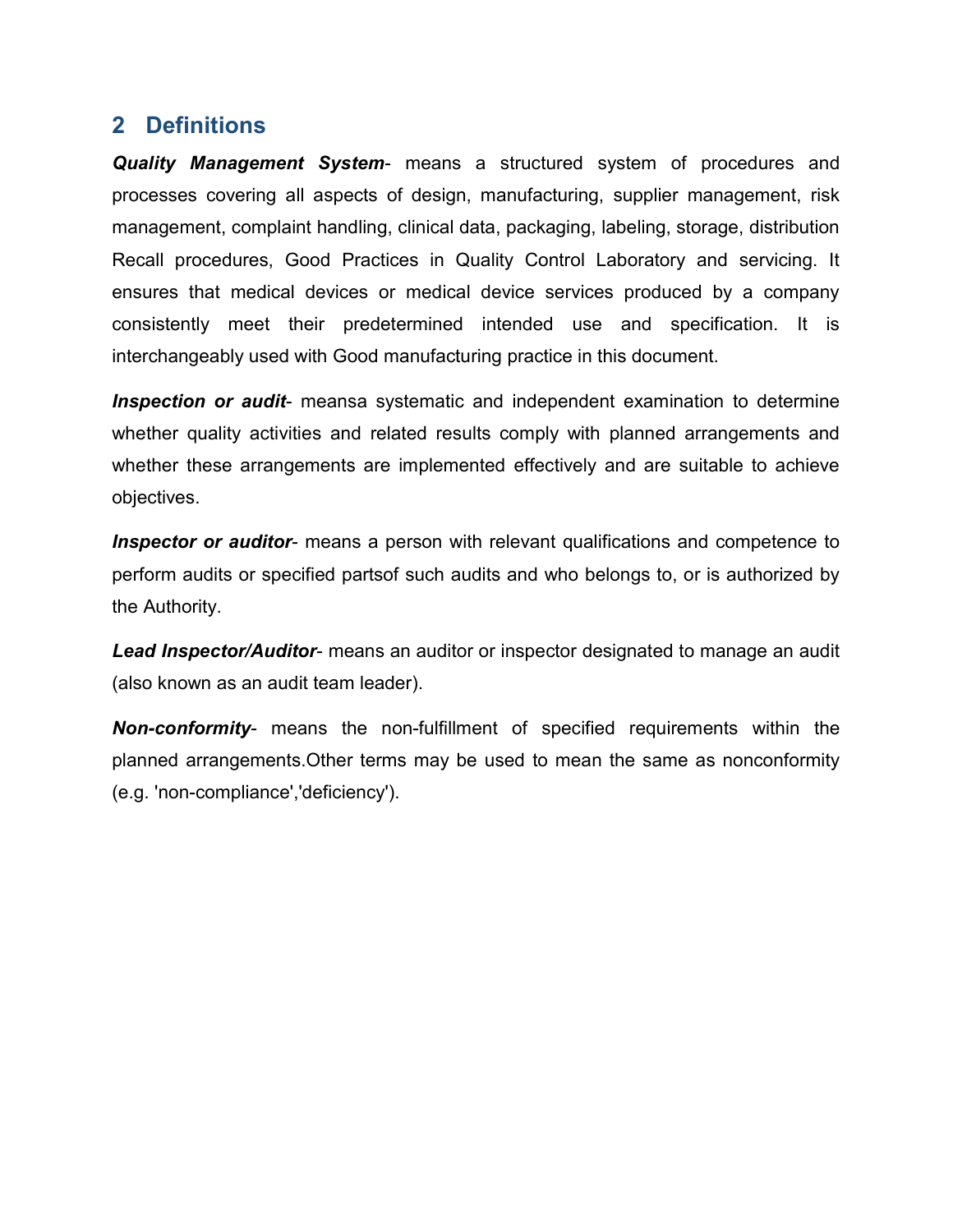## 3 Scopes

This guideline is applicable to medical devicesto be registered with the Authority that are subject to GMP inspection. It is applicable to both foreign and local manufacturers of such devices.

## 4 Objectives

The main objective of this guideline is to set procedures for medical device manufacturers GMP inspection.

It is specifically to-

- Set requirements for inspectors and lead inspector's code of conduct.
- Set requirements (including pre-requisite education, experience, training and technical competence) for selecting relevant experts to conduct medical device manufacturer GMP inspection.
- List the responsibilities of GMP inspectors and lead inspectors while conducting the regulatory inspection.
- Describe how the medical device GMP inspection programs are managed.
- Put up administrative measures and complaint handling procedures.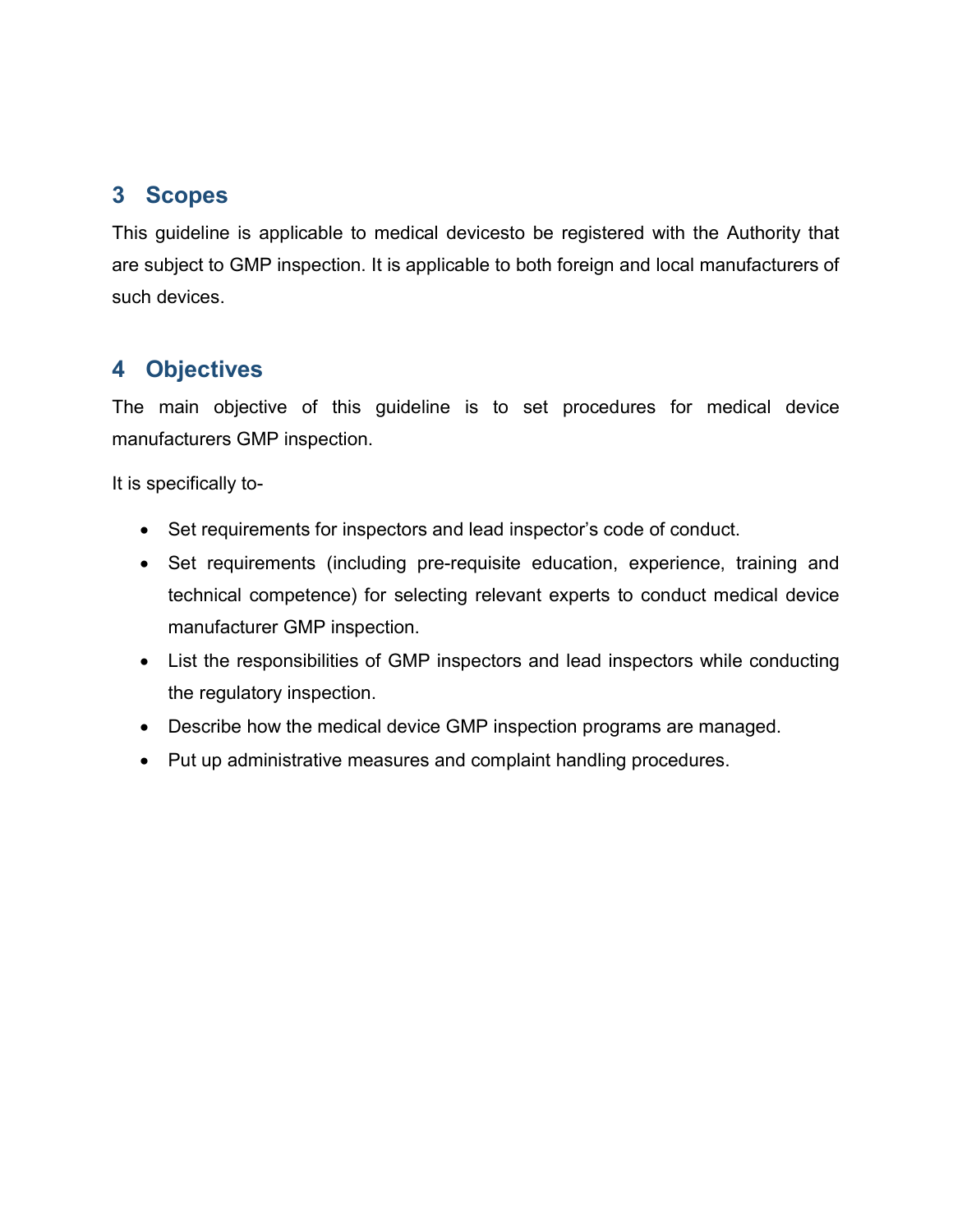## 5 Requirements for Auditors and Lead Auditors

#### 5.1 General

The primary selection criteria of an expert to conduct auditing of medical device manufacturers quality management system is the product regulation sector where that expert is working (i.e. any of the regulatory functions of medical device).

An expert who has recentlyconductedor is currently conducting or is proceeding to conduct the medicine GMP inspection shall not be designated as a medical device GMP/QMS auditor/Inspector.

#### 5.2 Commitment to Impartiality and Confidentiality

Each person involved in auditing or inspection activities shall sign a conflict of interestand confidentiality and disclose any potential conflicts of interest, including prior association with a manufacturer or its personnel. The Authority is expected to implement appropriate arrangements to manage perceived or actual conflicts of interest.

The auditors/inspectorsshould understand the importance of a conflict of interest and confidentialityin maintaining integrity.

The Authority keeps signed statements of adherence to a code of conduct for personnel involved in regulatory inspection/audit. The signed statement shall attest to at least the following elements:

- 1. To act in a professional and ethical manner at all times.
- 2. To faithfully represent the interests of the Authority.
- 3. The selected inspector shall declare and sign the conflict of interest and confidentiality agreement before participating the GMP inspection and shall follow respective MIFD SOPs and directives.
- 4. The inspector shall properly maintain confidentiality information of the manufacturer unless it is disclosed by the manufacturer.
- 5. The inspectors shall properly maintain confidential information unless it is required by judiciary body.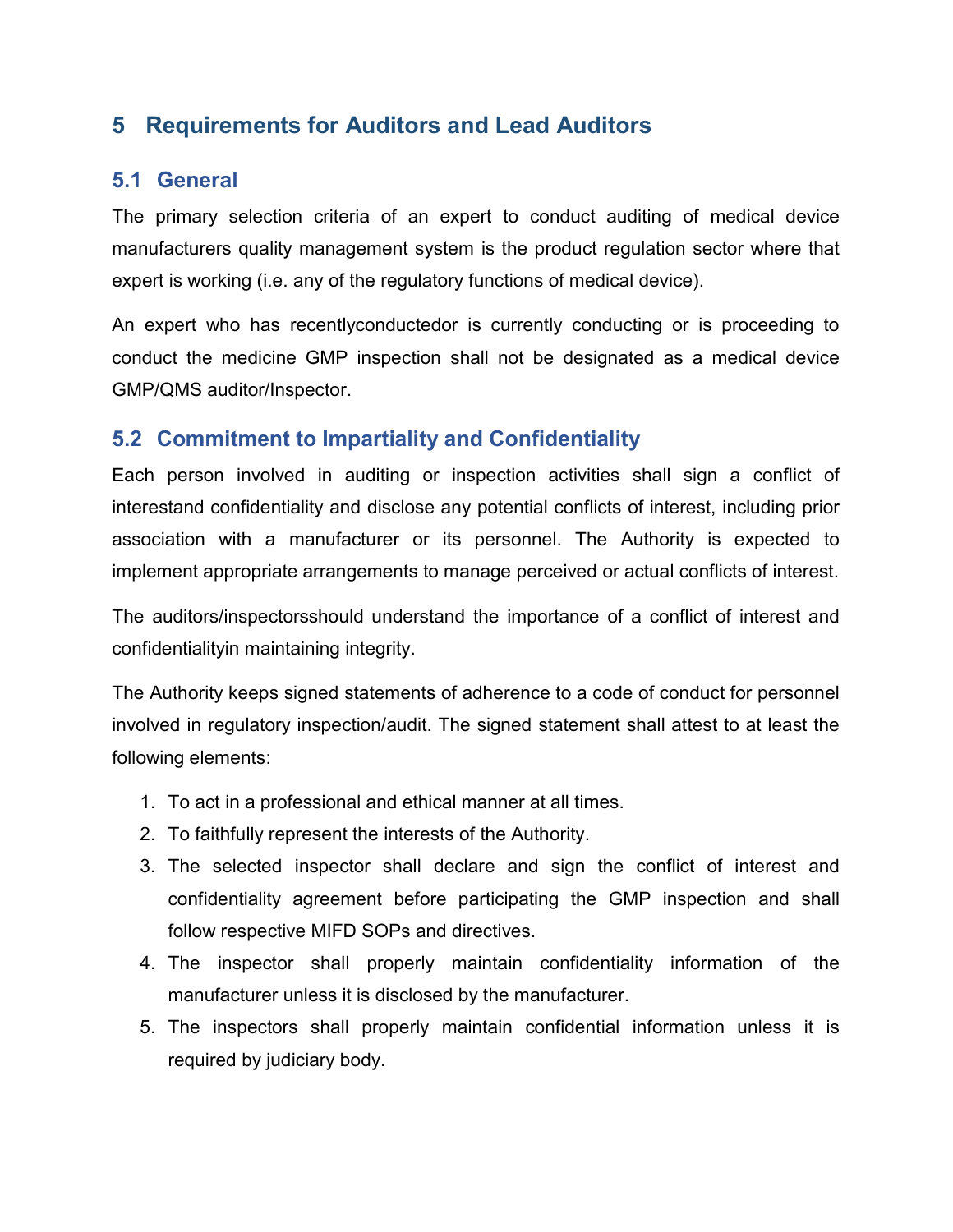- 6. To disclose any relationship, or financial interest, past or present, that may create a conflict of interest, or the appearance of a conflict of interest, and to notify the Authorityof any new conflicts of interest or potential conflicts of interest as soon as the case may arise.
- 7. To record and report truthfully and accurately inspection/audit evidence in an impartial and unbiased way.

## 5.3 Education Requirements

Lead Auditors and Auditors shall hold a minimum of Bachelor degree from a university or technical college in medicine, science, or engineering (educational requirement). Disciplines of interest shall include;

- Biomedical Engineering
- Microbiology
- Clinical Engineering
- Medical laboratory Technology
- Bioengineering
- Pharmacy
- Public health

The field of study related to the degree shall be the primary basis for the classification of Technical Knowledge.

#### 5.4 Experience requirements

Potential Lead Auditors and Auditors shall be able to demonstrate sufficient experience to have acquired the requisite knowledge and skills to successfully perform assigned tasks.

A potential lead auditor shall:

a. Have a minimum of specialization or Master'sDegree in any of the disciplines listed under 5.3 having at least four years work experience and one roundGMP inspection experience as inspector (this includes both local and foreign GMP inspections). OR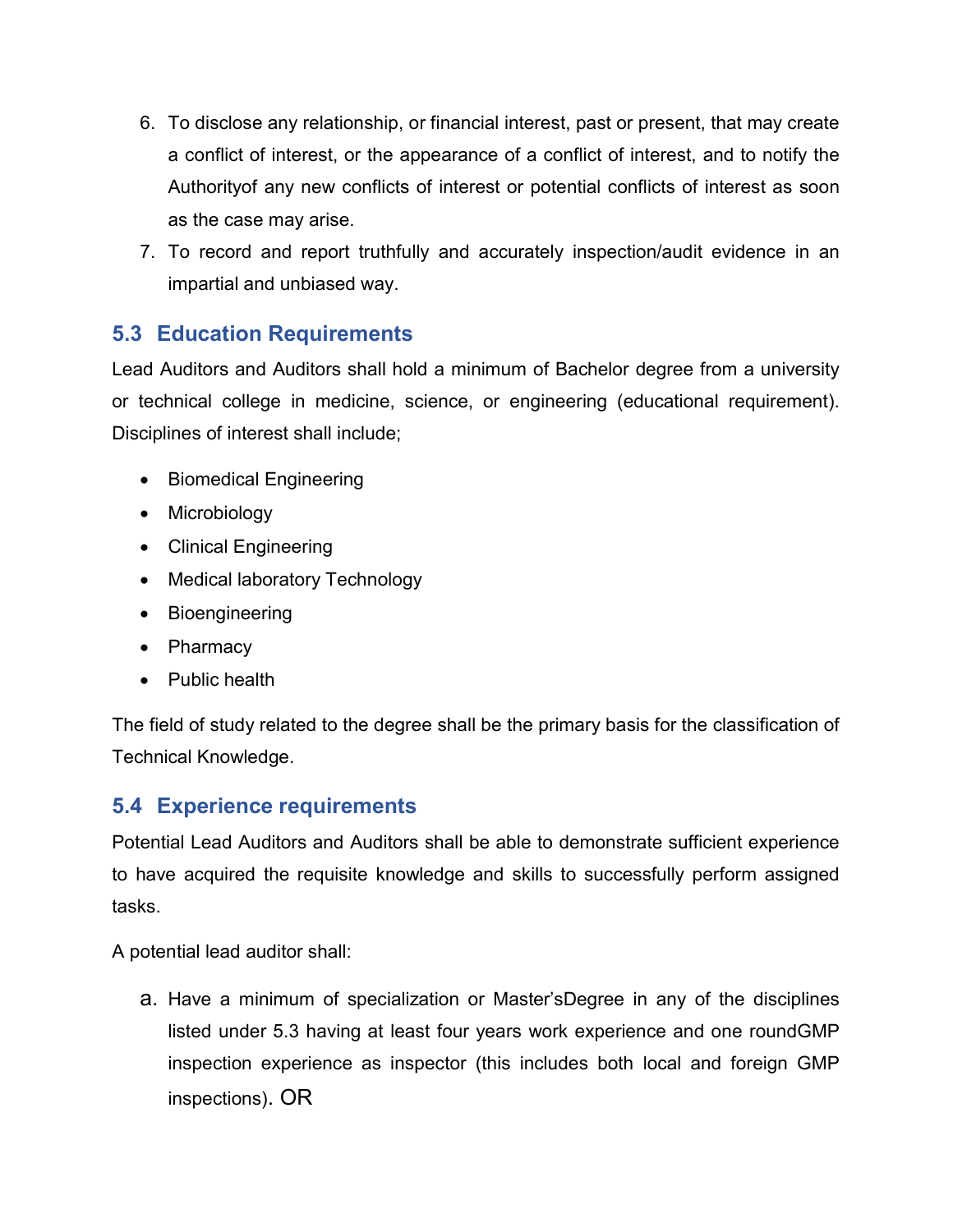- b. Havea minimum of Bachelor Degree for any of the disciplines listed under 5.3 and a minimum work experience of five years with at least twoGMP inspectionrounds (this includes both local and foreign GMP inspections).AND
- c. Priority should be given to experts who have experience in medical device facilities inspection and/ormedical device dossier assessment and/ormedical device quality control.

A potential auditor with appropriate education certificate listed under 5.3 shall have a minimum of three years of work experience in any of medical device regulatory functions in the authority and/or in medical device manufacturing facility. The audit team should have at least one technical auditor who is knowledgeable about the technology of the medical device being audited including- how it is made, how it works and how it is to be used.

The experience for auditorcan be in one or more of the following medical device regulatory functions:

- Medical device registration dossiers assessment;
- Medical device facilities inspection;
- Medical device inspection at port of entry;
- Medical device quality or performance testing;
- Medical device safety assessment and
- Other medical device related experts working in the authority

However, as the competence qualification of auditors specially to become a lead auditor needs foundational and functional competencies in addition to the technical competency, the lead auditors of an audit program may be selected by the director of Medicine facility Inspection directorate.

#### 5.5 Technical Competencies requirements

a) Regulatory requirements: Knowledge of the regulatory requirements provided in the proclamation, regulation, relevant directives, medical device guidelines and other related documents used in medical device regulation by EFDA. This knowledge shall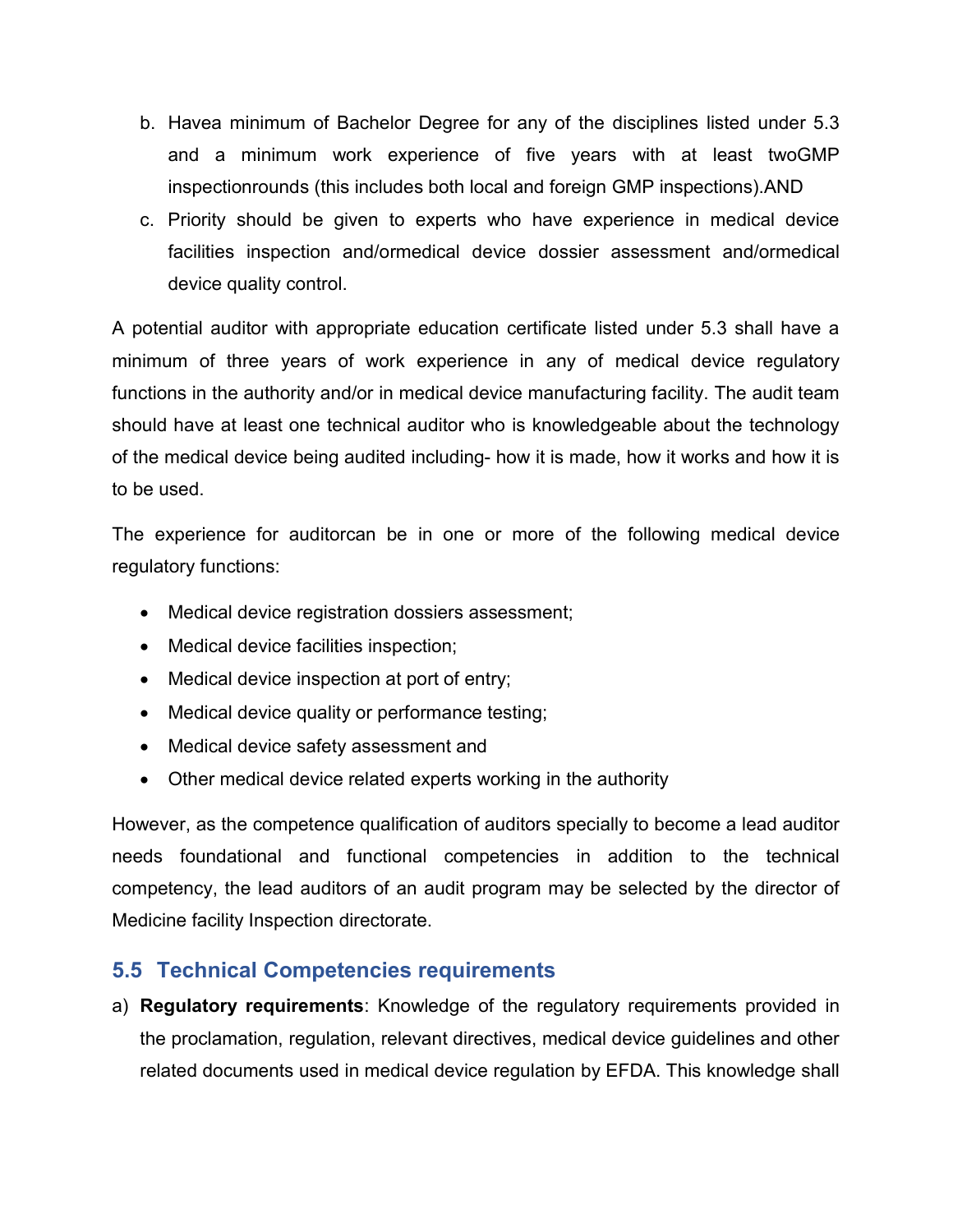include the principles and applications of medical device quality management system requirements for the purpose of:

- achieving conformity with regulatory requirements
- implementing and maintaining risk management system requirements
- Ensuring the relevant requirements for products and services have been determined by the manufacturer.
- Ensuring that the interfaces of the manufacturer with its suppliers are effectively documented and controlled.
- b) Medical devices and the manufacturing environment: Knowledge of medical devices and the related manufacturing activities, including:
	- the types of medical devices including their complexities, technologies, and risk classifications
	- Their intended use, terminology and technology specific to the technical area.
	- safety and risks of medical devices
	- the processes and technologies used by medical device manufacturers
	- The infrastructure and environment for operation of processes affecting product and service.
	- The provision of processes, products and services from external suppliers.
- c) Inspection or Auditing Standards and Techniques: Knowledge of internationally recognized standards and techniques for auditing quality management systems or good manufacturing practice of medical device manufacturers to ensure that each QMS auditor has knowledge of:
	- fundamental concepts and quality management principles and their application
	- terms and definitions related to quality management
	- the process approach including related monitoring and measurement
	- the role of leadership in the organization (manufacturer) and its impact on the QMS
	- application of risk based thinking including the determination of risks and opportunities
	- application of the PDCA (plan, do, check, act) cycle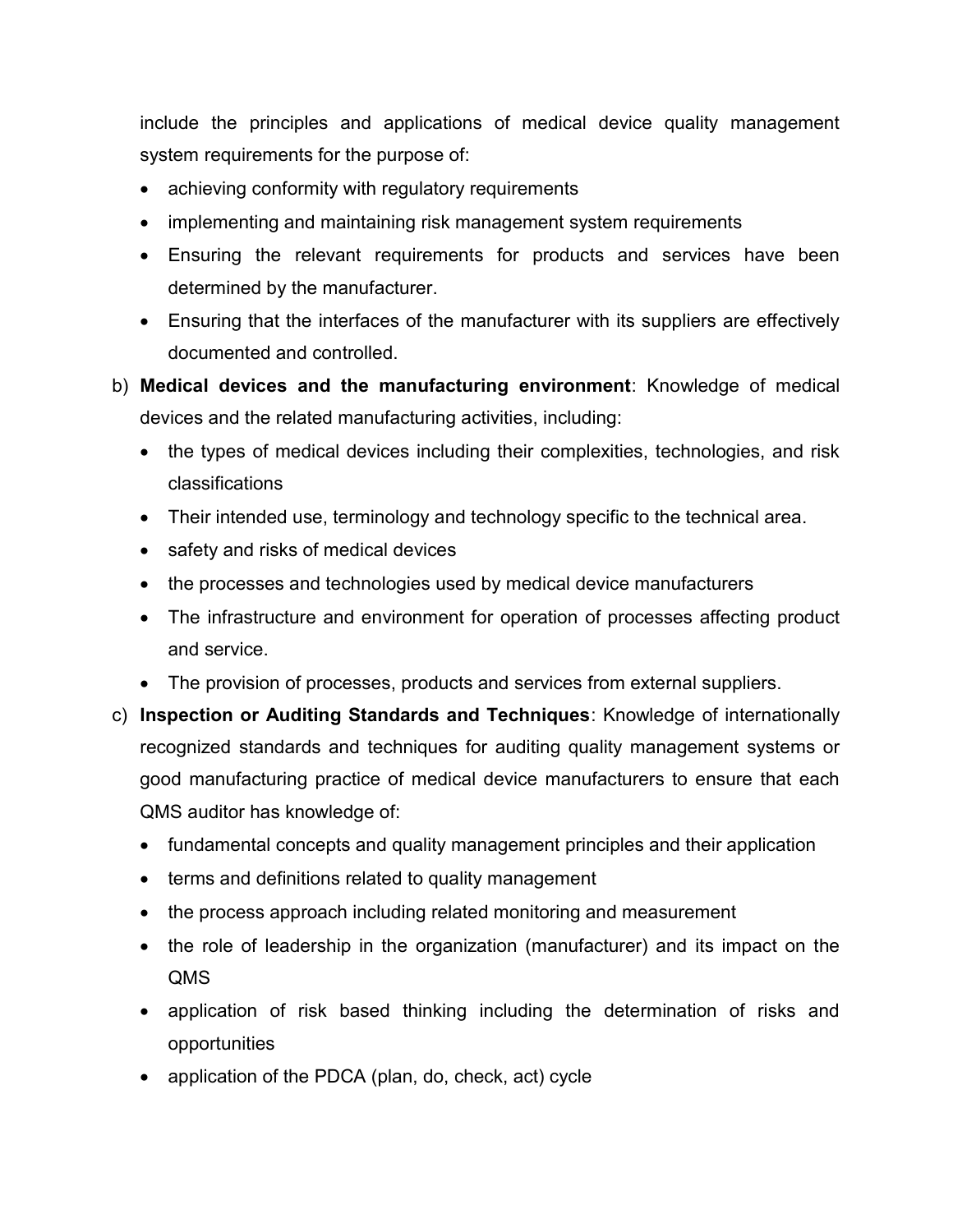- structures and interrelationships of documented information specific to quality management
- quality management related tools, methods, techniques and their application.
- d) Statistical Analysis: Knowledge of the basic concepts of probability and statistics including mean, median, confidence level and standard deviation as it relates to representative sampling and trend analysis.
- e) Others: Knowledge of medical deviceQuality Control Testing, performance check, safety evaluation and understanding instrumentation of medical devices.

## 5.6 Training requirements

Lead Auditors and Auditors shall have successfully completed the following training prior to performing medical device GMP inspection work:

- Medical device basic GMP Inspection training (which is currently similar to Medicine basic GMP Inspection training).
- Medical device advanced GMP Inspection training.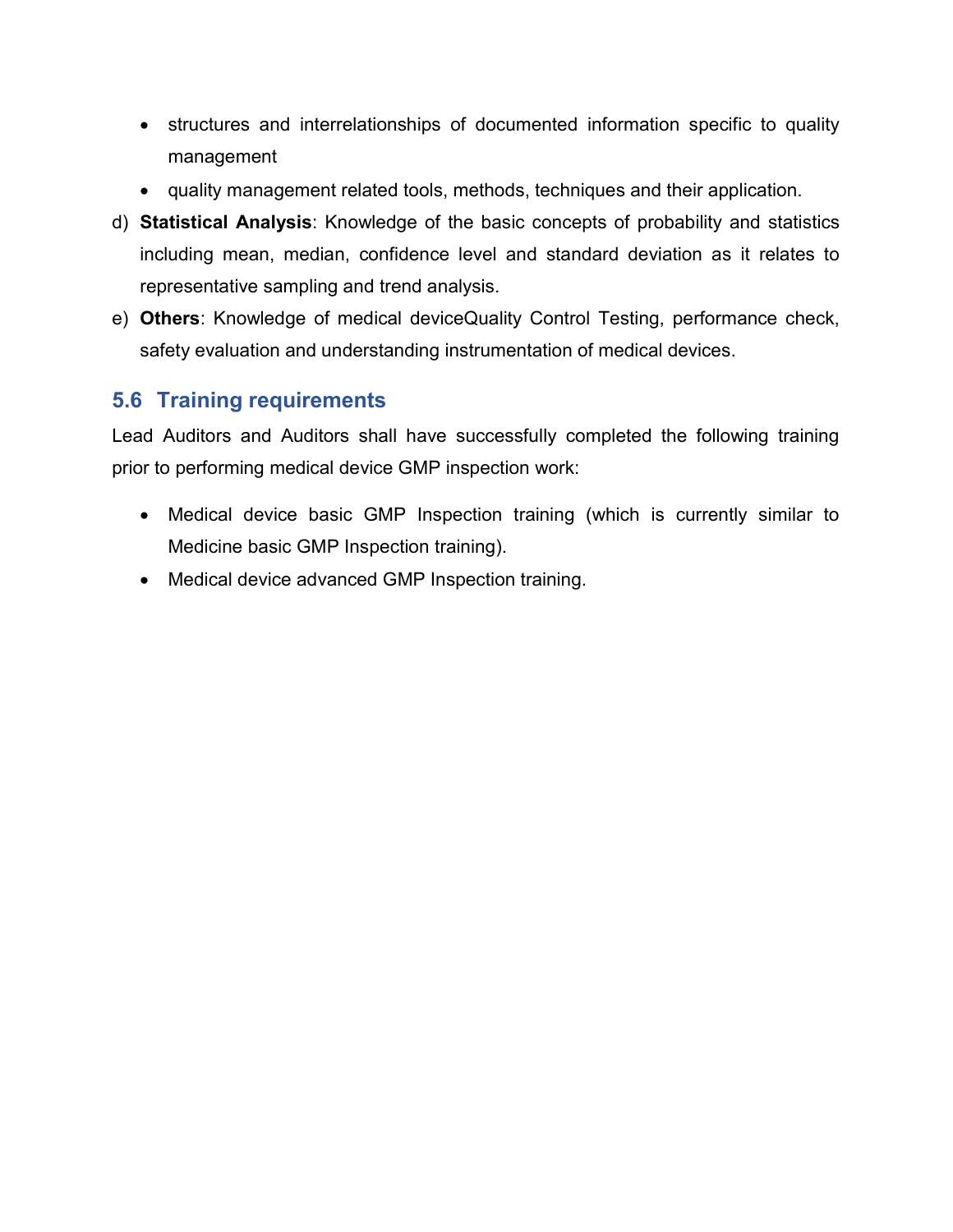## 6 Roles and Responsibilities

#### 6.1 Auditor/Inspector

The responsibilities of GMP auditors include:

- a) Fulfilling the ethics, education, experience, competence and training requirements set in section one.
- b) Helping the manufacturer understand the regulatory requirements;
- c) Planning and carrying out assigned responsibilities objectively, effectivelyand efficiently within the audit scope and in accordance with a code ofethics;
- d) Co-operating with and supporting the lead auditor;
- e) Collecting, analyzing and, where appropriate, documenting objectiveevidence that is relevant and sufficient to permit the establishment ofconclusions regarding compliance of the quality management system with regulatoryrequirements and the effectiveness of its implementation in meeting qualityobjectives;
- f) Remaining alert to any indications or evidence that can influence the auditresults and possibly require more extensive auditing;
- g) Informing the lead auditor of quality audit observations in a timely manner;
- h) Assisting the lead auditor in preparing the report of the audit;
- i) Informing the lead auditor of any major obstacles encountered inperforming the audit;
- j) Safeguarding the confidentiality of all documents and information obtained in association with the audit;
- k) Verifying that corrective actions have been taken and have been effective as a result of a previous audit;
- l) Complying with any health and safety or other applicable requirements of the manufacturer.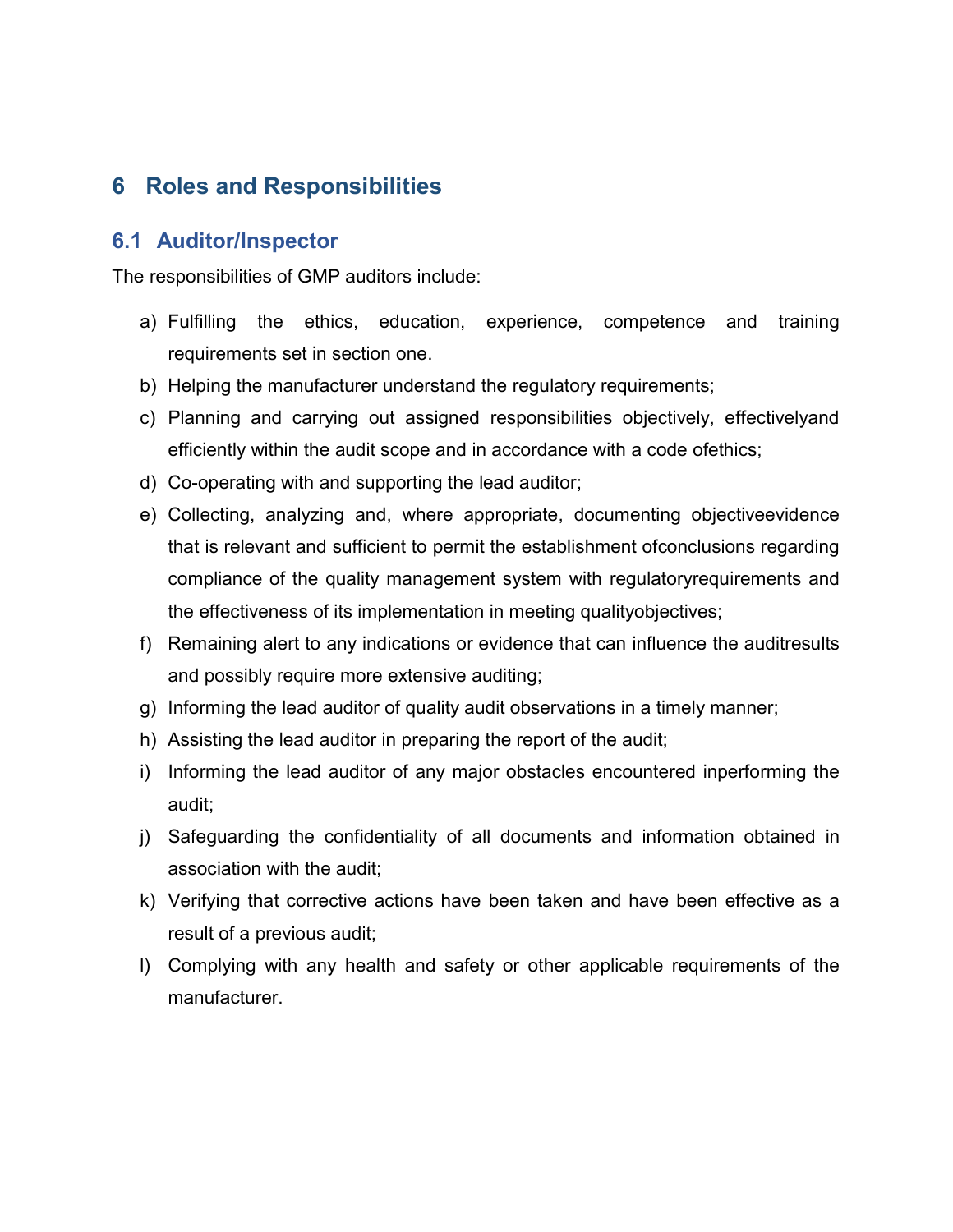#### 6.2 Lead Auditor

The responsibilities of the lead auditor include, in addition to those of the auditors:

- a) Identifying the requirements of each audit assigned to the lead auditor by the Authority;
- b) Previewing the manufacturer's quality system description (where appropriate) for adequacy in meeting applicable regulatory requirements, prior to the on-site audit;
- c) Preparing the audit plan and working documents and briefing the audit team;
- d) Representing the audit team with the auditee's management;
- e) Communicating any nonconformities to the manufacturer as soon as possible after they are identified and indicating whether such nonconformities may affect compliance with the regulatory requirements;
- f) Reporting to the manufacturer and to the Authority any major obstacles encountered in performing the audit as planned;
- g) Preparing and presenting the audit results clearly and conclusively to the manufacturer at the closing meeting;
- h) Preparing and submitting the audit report to the Authority (MFID) in a timely manner.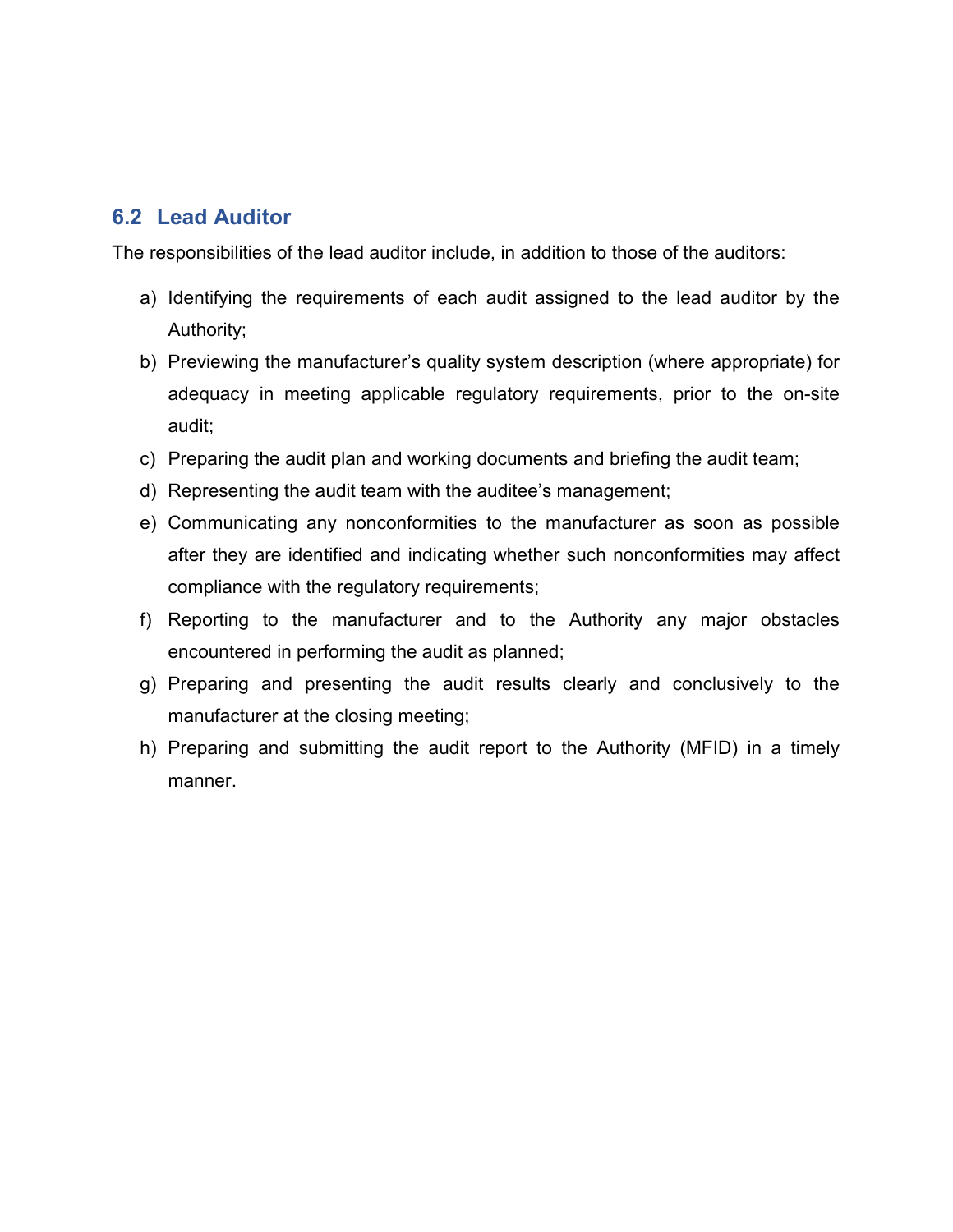## 7 Program Administration

## 7.1 Program Administration and Management

Both the local and foreign inspection program shall be managed and directed by MFID and the inspection directorate shall schedule the inspection trips and provide all the documentations necessary for the program activities.Inspectors and Lead Inspectors shall be nominated by MFID director and appointed by respective Deputy Director General or Director General of the Authority. The MFID of the Authority shall ensure in advance the presence of any conflict of interest among the assigned inspectors.

All local facilities inspection Management, including but not limited to assignment and approval of inspectors, evaluation of the inspection report will be handled by MFID. If necessary, the MFID may also assign appropriate experts from other directorates of the Authority.

A maximum of five facilities oversees and not more than three countries shall be assigned for inspection on a single trip. The inspection time schedule shall be decided based on manufacturing complexity and manufactured product properties and risk class. The allocated number of inspection days is attached to this guideline (see Annex-1).

#### 7.2 Exceptional conditions for local Medical device manufacturers

The inspection shall be conducted by MFID experts. If necessary, thedirectorate may assign experts from different directorate of the Authority for the inspection.

Validity of the GMP certificate shall be for five years; however, the inspection shall be conducted at any times within the validity period.The incompliance for GMP requirements by existing local medical device industries may be acceptable for a defined period of time. In such cases, an investigation of the quality through laboratory testing shall be required.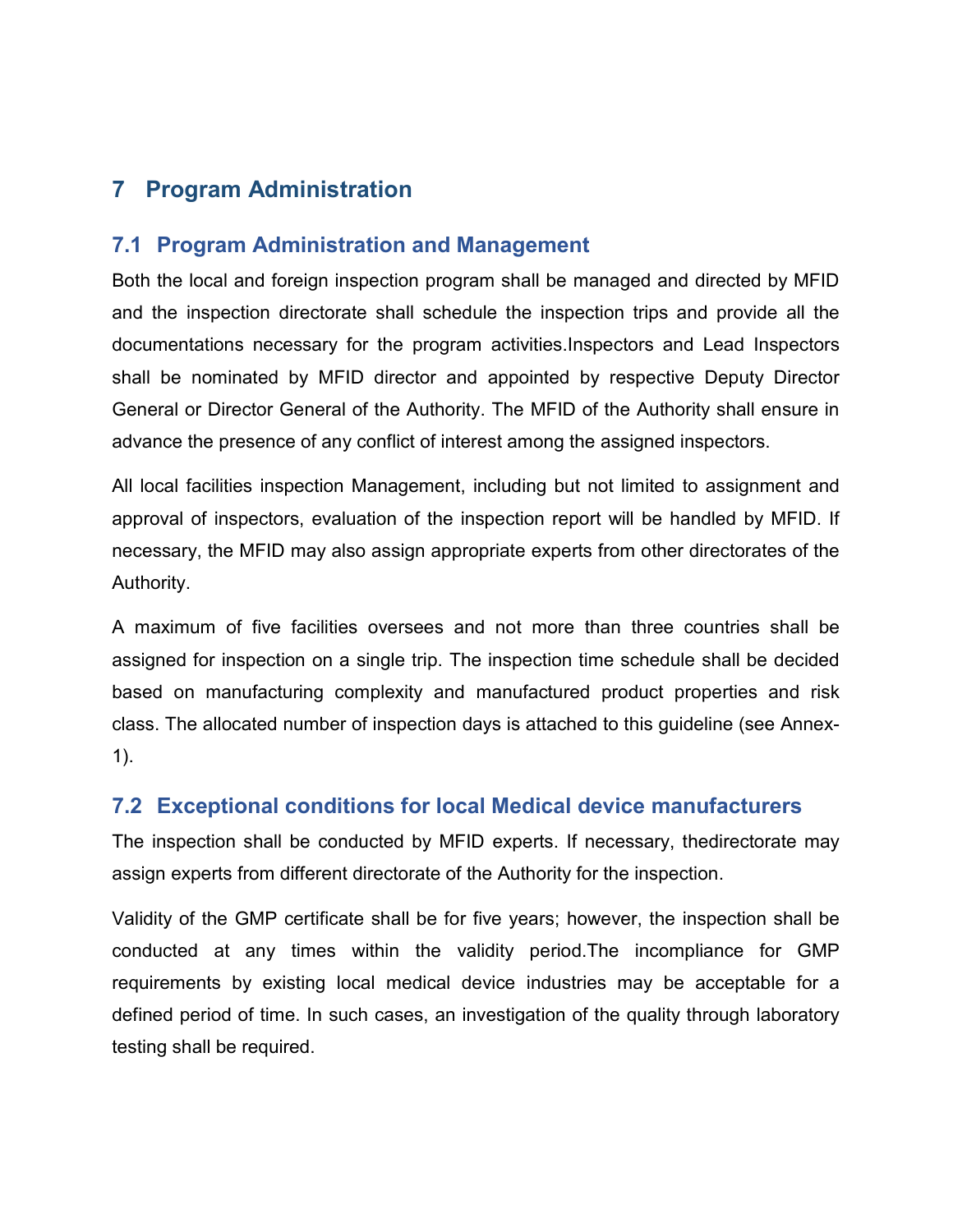#### 7.3 Inspection planning

There shall be a site inspection/audit plan to be developed by the assigned lead auditor and presented to the remaining team members.Based on the type of inspection, itshould be communicated with the manufacturer, in advance of the site visit (one month before the site audit).

The audit plan should at least include:

- i) the audit scope and purpose;
- ii) Identification of the manufacturer's management team havingsignificant direct responsibilities regarding the audit scope andpurpose, if available;
- iii) Identification of reference documents (such as the applicableequality system standard and, if available, the manufacturer's qualitymanual);
- iv) Identification of audit team members;
- v) the language of the audit;
- vi) the date and place where the site visit is to be conducted;
- vii) identification, where possible, of the manufacturer's relevant organizational units and, where appropriate, other auditeesto be auditedwho are operating the critical phases of the subsystem;
- viii)the expected time and duration for each major audit activity;
- ix) the schedule of meetings, including any necessary daily briefings, to be held with the manufacturer's management;
- x) the audit report distribution and the expected date of issue.

Earliest inspection application shall be given priority during inspection planning or scheduling. In addition, sites whose inspection would be crucial in making an ongoing regulatory decision or meeting an emergency or a public health issue shall be given priority during inspection planning.

#### 7.4 Classification and Recommendation of Observation

Situations involving fraud, misrepresentation or falsification of source data or records linked with medical device manufacturing may result in rejection. Allnon-compliancesof the Medical device GMP requirements should be noted by inspectors and classified as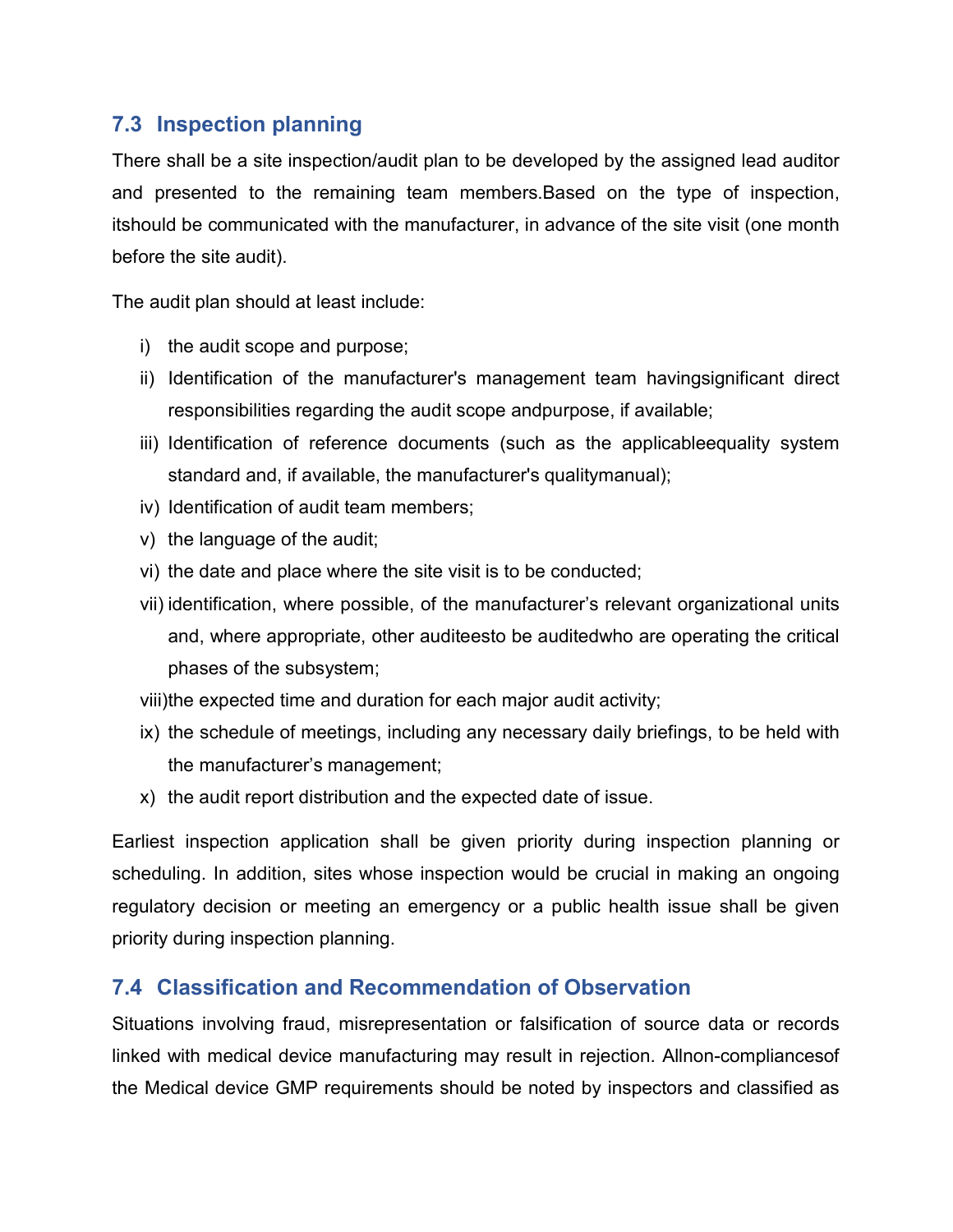critical or major or minordeficiency (other deficiency). The grading of the noncompliances are done by the inspection team and reviewed by the medical device GMP inspection quality assurance task force.

Critical deficiency is a deficiency which has produced, or leads to a significant risk of producing either a product which is harmful to the human patient or a product which could result in a harmful residue. A critical deficiency also occurs when it is observed that the manufacturer has engaged in fraud, misrepresentation of falsification of products or data.

Major deficiencyis a deficiency that is not critical deficiency but which has produced or may produce a product which does not comply with any of the applicable regulatory requirements, ordoes not ensure effective implementation of the required GMP control measures and consists of several "other related deficiencies ,none of which on its own may be 'Major', but which may together represent a "major "deficiency or systems failure and should be explained and reported as such.

A deficiencythat is not classified as either "critical" or "major", but indicates a departure from Good manufacturing practice classified as minor or other deficiency. A deficiency may be judged as other because there is insufficient information to classify it as "Critical" or "Major".

Manufacturer with even single critical noncompliance shall be refused from GMP compliance certificate. If a total of six and more major non-compliances are found in one or more of the critical QMS subsystems (Design and Development, Product documentation, Production and Process control, and Quality Control) are observed, manufacturer shall be refused from GMP certification. If the total major non-compliance are more than 15 irrespective of the subsystems, the authority may refuse the manufacturer from GMP certification.

The corrective and preventive measures taken by the manufacturer may be submitted to the Authority within 90 working days after receiving formal report for Non-compliance of major and other observations. However, onsite re-inspection may be required to decide the compliance of the facility. If the company is not granted GMP compliance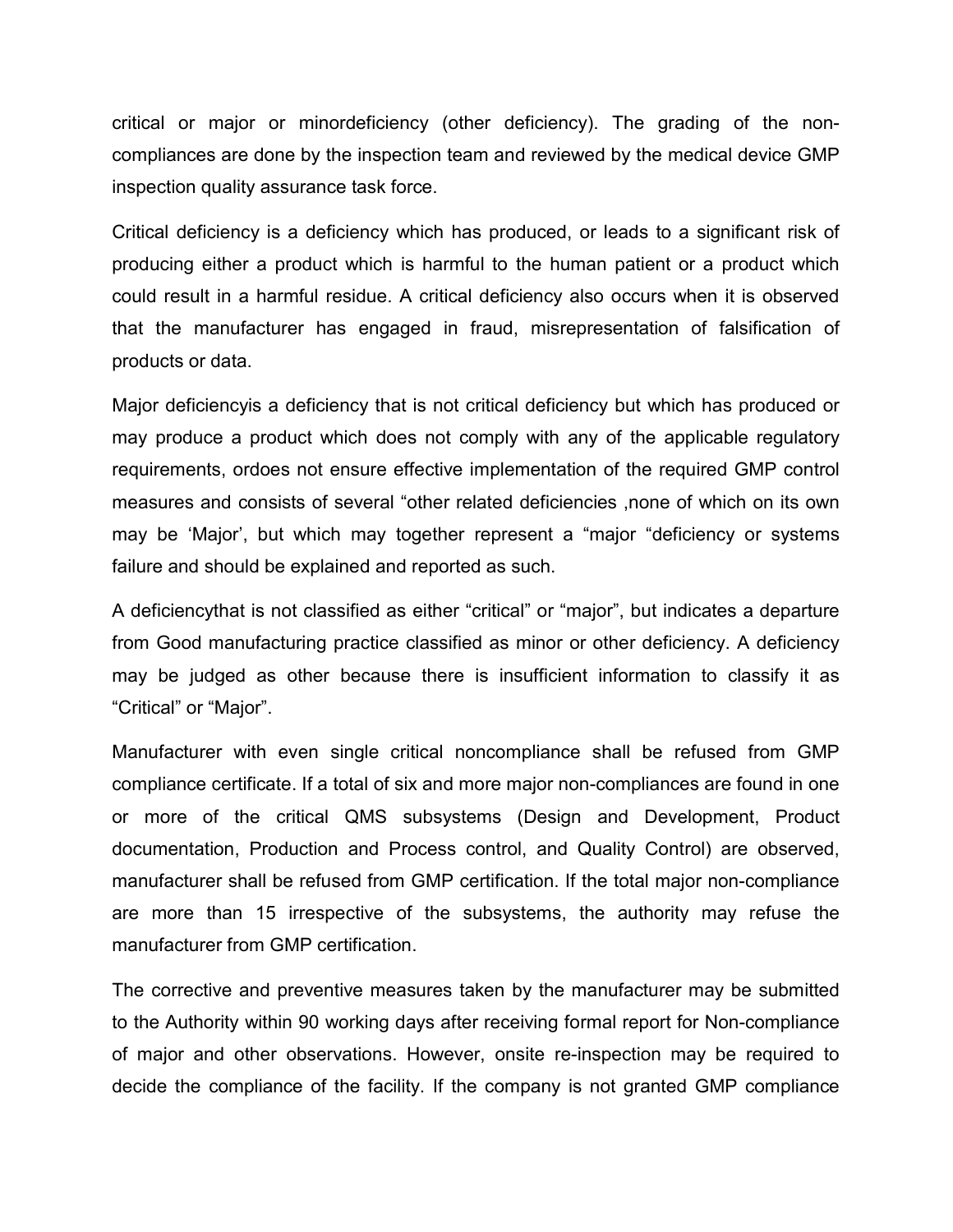certificate, the company can apply for re-inspection along with the previous inspection CAPA program and report.

#### 7.5 Inspection Report Writing, Reviewing and Approval Process

The inspection observation shall be recorded immediately on each day after completing the daily inspections.The compiled report shall be submitted to MFID within 15 calendar days upon completion of inspection and return back home.The Inspection report shall be specific and provided with sufficient details in order to allow an independent assessment, comprehension and easy decision making.The MFID of the Authority shall distribute the foreign facility report for reviewing process to GMP quality assurance task force within 3 working days upon receipt from the inspection team.The GMP quality assurance task force shall review the report within ten working days of receipt.

The MFID on behalf of the Authority shall submit the final inspection report to the inspected manufacturer within forty five calendar days from the last day of the inspection.

#### 7.6 GMP quality assurance

The members of the GMP Quality Assurance task force will be proposed by Medicine facility Inspection Directoratedirector and approved and formed by respective Deputy Director General. For the purpose of efficiency and monitoring of activities, the GMP Quality Assurance shall be within Medicine Facility Inspection Directorate. The validity period of membership is five years.

The GMP quality assurance task force will prepare its own terms of reference. GMP quality assurance task force is responsible to evaluate final inspection report, as incase requested by the Directorate, and give advice on final decision for MFID before distributing to manufacturer. The task force may propose internal capacity building program, evaluation of inspector and different strategies related to GMP inspection.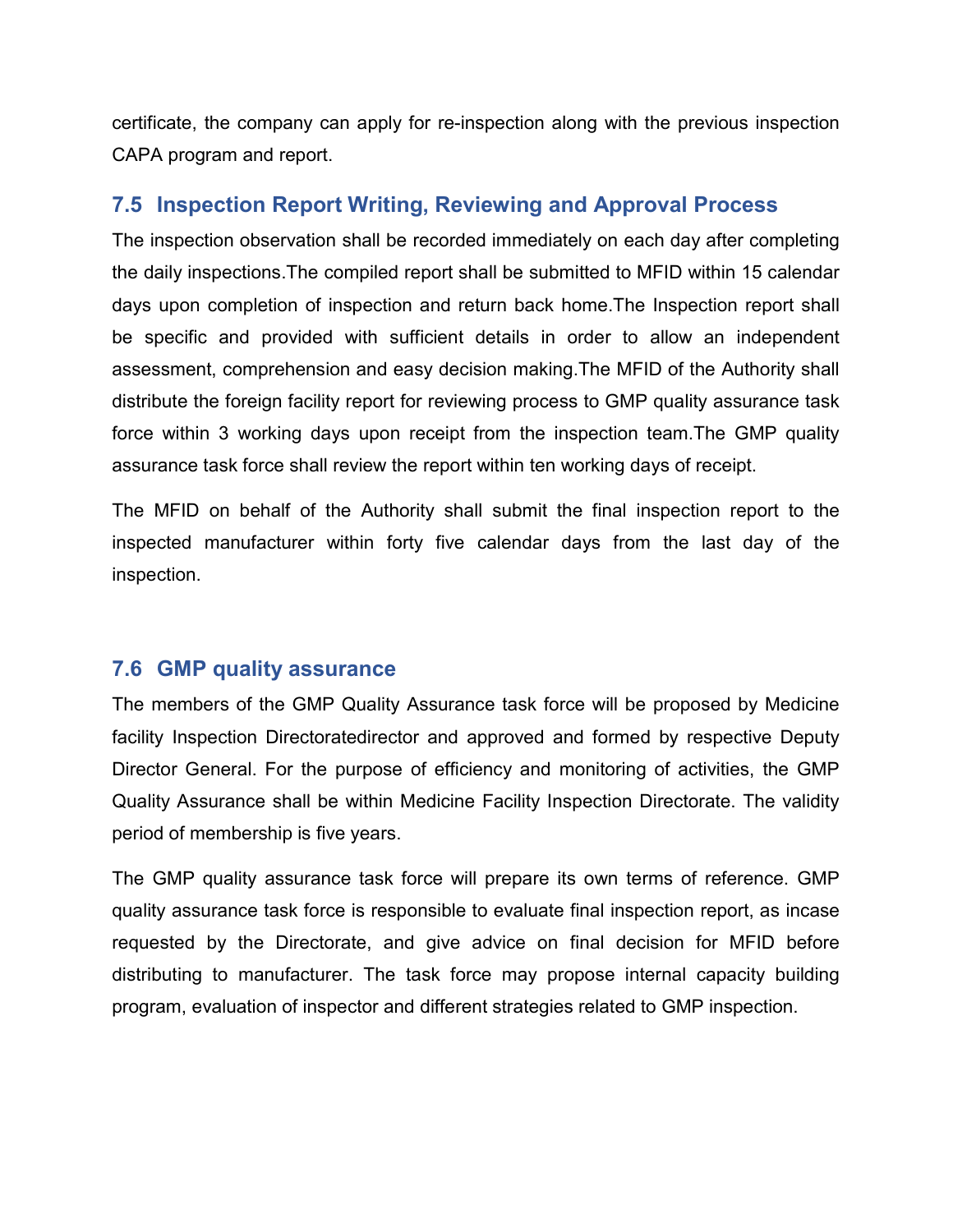## 7.7 Role of Director General and Deputy Director General in Coordinating of Activities

The inspection activities shall be supervised with respective Deputy Director General of the Authority, and whenever necessary, the Director General may get involved to clear complain, proposing future strategies and promoting overall regulatory activities. In addition, the respective DDG and DG may travel to the manufacturing site to supervise, monitor, and have a look of the inspection.

The respective DDG and DG may give necessary direction based on the trend reports of successive inspection report statistically evaluated for further regulatory measures.

## 8 Administrative Measures and Complaint Handling Procedures

#### 8.1 Administrative Measure

#### 8.1.1 Inspectors and Lead Inspectors

There may be different administrative measures to be taken on the inspectors when violating any of the required codes of conduct.

#### 8.1.1.1 Corrective Notification

Corrective notification shall be given by the MFID director when violations are significant enough for the issuance of a corrective notification letter and reasonable expectation exist that the inspector will correct the violation. The notification shall be given in written form immediately after completion of the inspection.

#### 8.1.1.2 Issuance of warning letter

The respective Deputy Director General may give a warning letter to the inspector when the inspector committed one or more of the following minor violations.

a) If the inspector or lead inspector did not submit the inspection report within the time-frame.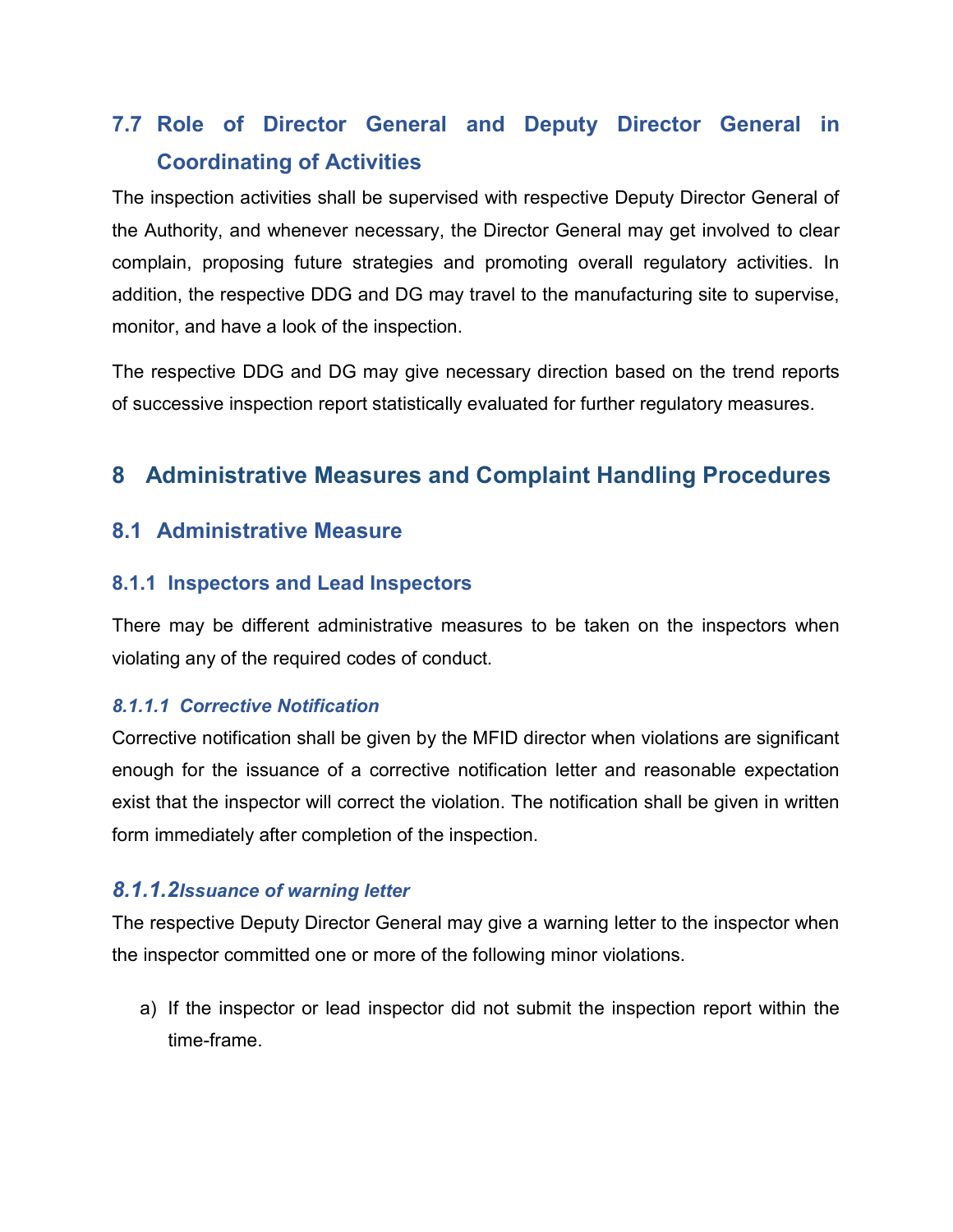- b) If the inspector or lead inspector did not follow the inspection report writing procedure.
- c) If the inspector or lead inspector did not follow the roles and responsibilities stated in this guideline.
- d) If the inspector or lead inspector did not followthe requirements of conflict of interest and confidentiality.

The warning letter shall be issued within a reasonable period of time not exceeding ten working days of the knowledge of the violation by respective Deputy Director General.

#### 8.1.1.3 Rigorous disciplinary measure

Any rigorous violation of the inspector shall be considered as rigorous disciplinary violation and shall be governed by the Federal Civil Servants Proclamation No.1064/2017 and appropriate measures should be taken according to the violation of the law. The disciplinary violations shall be presented to the Authority's Disciplinary Committee based on Federal Government Regulation No. 77/94.

#### 8.1.2 Manufacturer

Any manufacturer who tries to corrupt or deceive the inspectors in which the authority has an evidence of such act shall be subjected to rejection of inspection for at least five years. In addition, a manufacturer who provided false information as an evidence of compliance for cGMP shall be rejected and blacklisted for consecutive three years.

Any manufacturer who became absent deliberately during the inspection process shall be considered as inspected and it shall be rejected. If the rejected manufacturer wants to be inspected in the future, it shall pay the inspection fee based on the information on Service fee Regulation. A manufacturer who showed or tried to show a manufacturing facility other than the site located on site master file is subjected to rejection.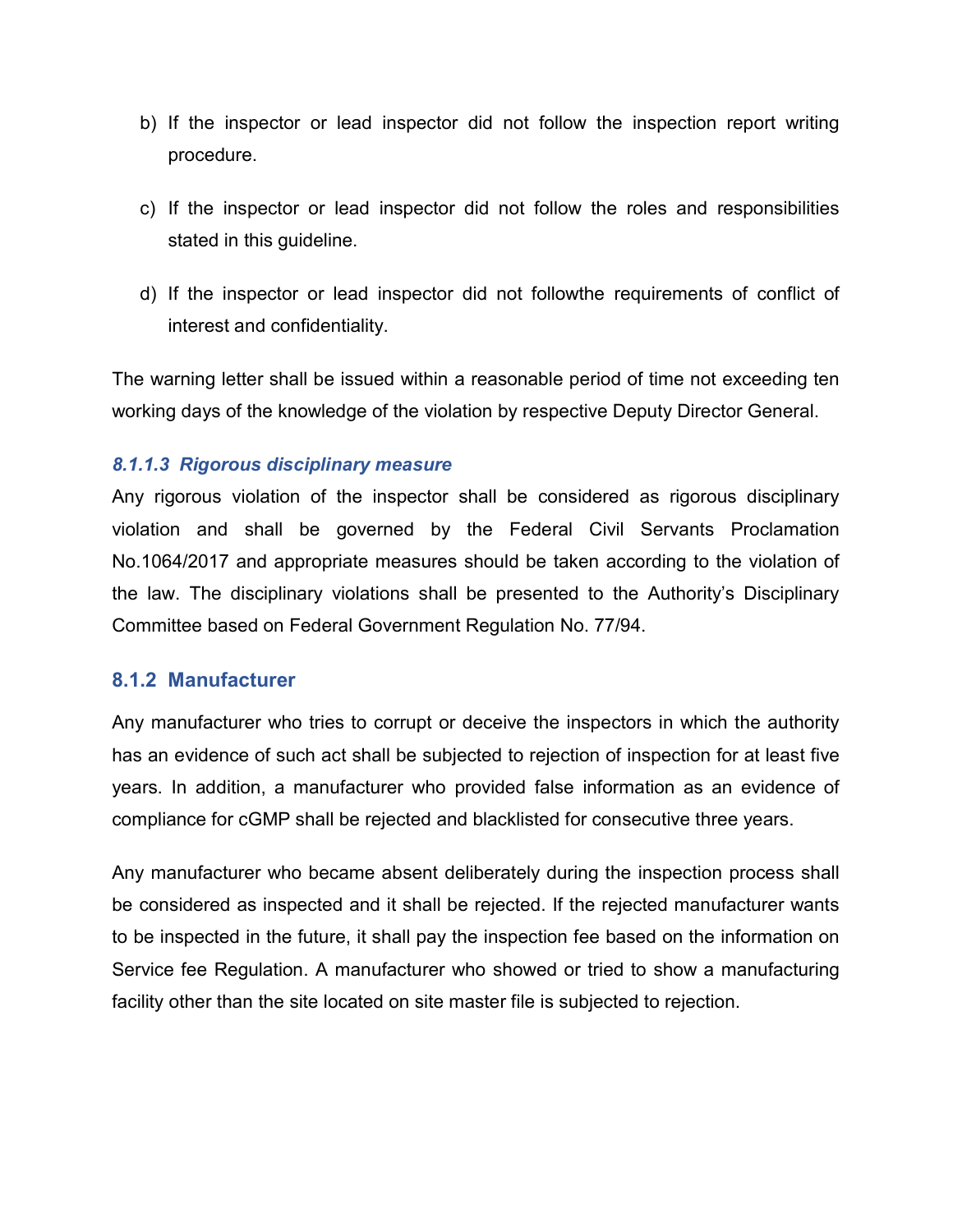#### 8.2 Complaint Handling Procedures

#### 8.2.1 Complaint related to assignment of inspector

Any candidate inspector shall submit complaint on his/her assignment of inspection to the respective Deputy Director General within two working days after the announcement of the assignment. The complaint shall be prepared in written form and shall also provide appropriate documentary evidence and other evidences relevant to the case. Where the complaint fulfills the above stated requirements, the respective Deputy Director General shall notify its final decision to the complainant within 2 days from the receipt of the complaint. The decision to the submitted complaint shall at least, include the reason why the complaint should not be acceptable for any reasonable ground.

If the candidate inspector does not accept and is not satisfied with the decision of Deputy Director General, she/he may take the complaint to the authority's complaint handling committee.

#### 8.2.2 Complaint related to inspection finding and decision

Any manufacturer may appeal against any decision of the Authority within 30 working days from the receipt of inspection report from the Authority. The complaint prepared shall, at least state, the Authorities' alleged reason to take the measure, decision of the Authority, reasons of the complainant why he/she believes the decision is unjustifiable or inappropriate and shall be signed and dated by the complainant. The complaint shall be in written form and shall also provide appropriate documentary evidence and other evidences relevant to the case.

Where the complaint fulfills the above stated requirements, the DG shall submit to complaint handling committee or other appropriate body.The complaint handling committee or other appropriate body shall review the complaint within 60 days and shall present the decision to DG of the Authority. The DG of the Authority shall present the final decision of the submitted complaint to the manufacturer within 5 days after the complaint handling committee or other appropriate body has presented the review output.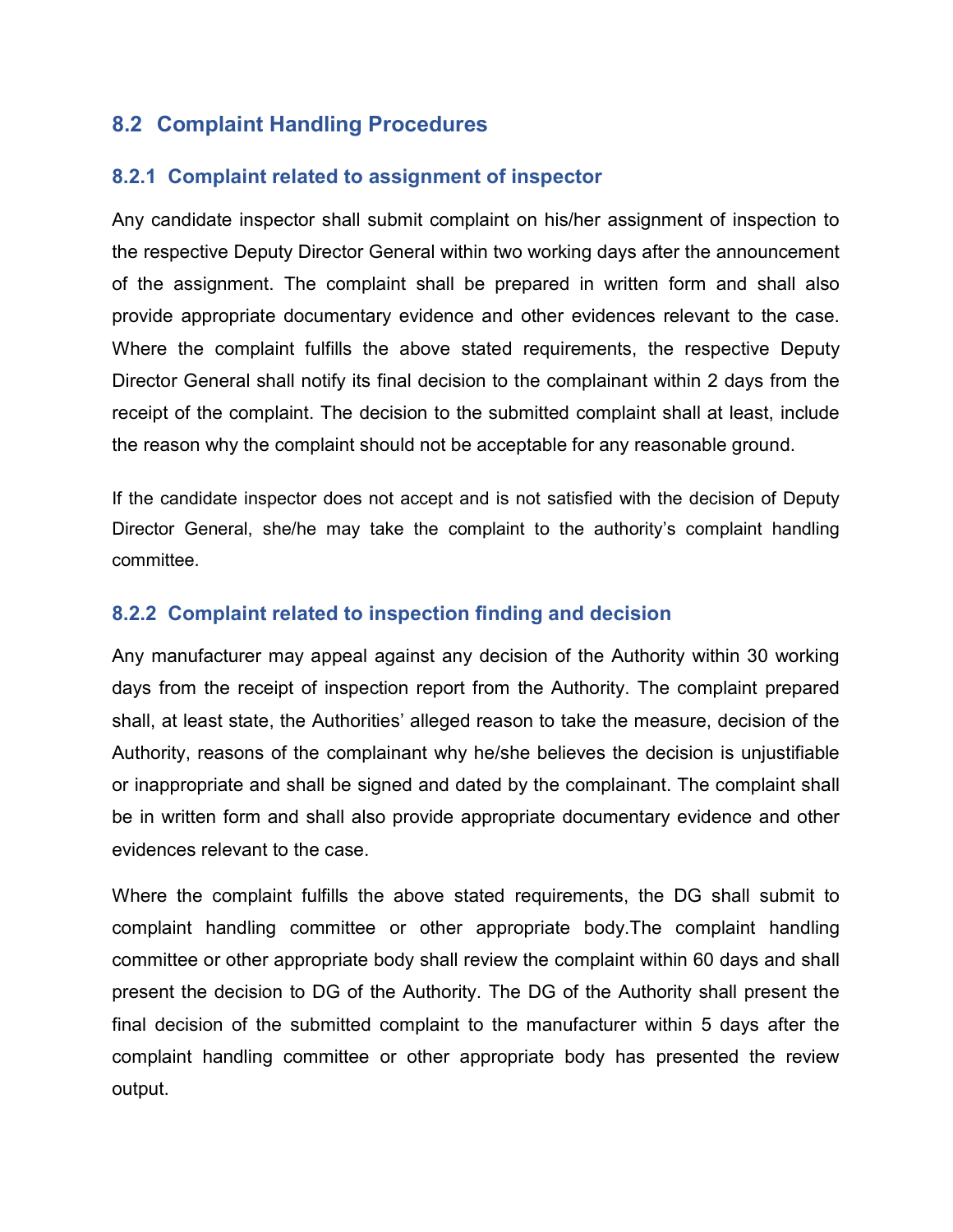The manufacturer can appeal to court incase if still not satisfied by the final decision made by the Director General of the Authority.

## 9 Miscellaneous

#### 9.1 Record handling

The Medicine Facilities inspection directorate shall keep all relevant documents pertaining to GMP inspection activities including inspection report for at least until reinspection is done.

#### 9.2 Service Fee

A manufacturer who seeks the GMP compliance inspection by the Authority shall pay an appropriate service (GMP inspection service fee).